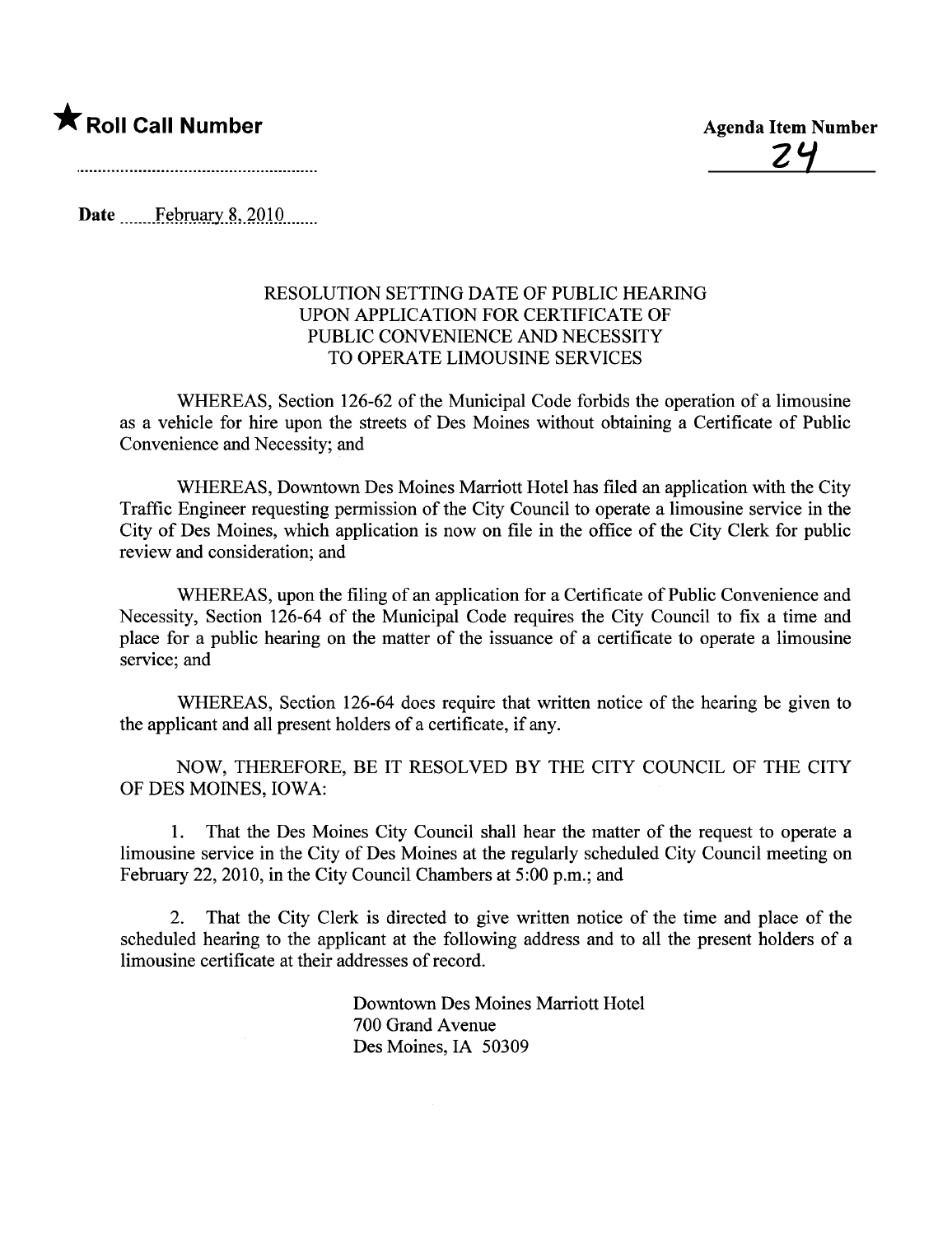\* Roll Call Number Agenda Item Number

 $24$ 

Date \_\_\_\_\_\_February 8, 2010 \_\_\_\_\_

3. That any interested person, pursuant to Section 126-64, may fie with the City Clerk a memorandum in support of or opposition to the issuance of the certificate.

MOVED BY to adopt.

APPROVED AS TO FORM:

.; K. Massier

Katharine Ramsay Massier Deputy City Attorney

| <b>COUNCIL ACTION</b> | <b>YEAS</b> | <b>NAYS</b> | <b>PASS</b> | <b>ABSENT</b>   | <b>CERTIFICATE</b>                                                                                   |  |  |  |  |  |
|-----------------------|-------------|-------------|-------------|-----------------|------------------------------------------------------------------------------------------------------|--|--|--|--|--|
| <b>COWNIE</b>         |             |             |             |                 |                                                                                                      |  |  |  |  |  |
| <b>COLEMAN</b>        |             |             |             |                 | I, DIANE RAUH, City Clerk of said City hereby                                                        |  |  |  |  |  |
| <b>GRIESS</b>         |             |             |             |                 | certify that at a meeting of the City Council of<br>said City of Des Moines, held on the above date, |  |  |  |  |  |
| <b>HENSLEY</b>        |             |             |             |                 | among other proceedings the above was adopted.                                                       |  |  |  |  |  |
| <b>MAHAFFEY</b>       |             |             |             |                 |                                                                                                      |  |  |  |  |  |
| <b>MEYER</b>          |             |             |             |                 | IN WITNESS WHEREOF, I have hereunto set my                                                           |  |  |  |  |  |
| <b>MOORE</b>          |             |             |             |                 | hand and affixed my seal the day and year first<br>above written.                                    |  |  |  |  |  |
| <b>TOTAL</b>          |             |             |             |                 |                                                                                                      |  |  |  |  |  |
| <b>MOTION CARRIED</b> |             |             |             | <b>APPROVED</b> |                                                                                                      |  |  |  |  |  |
|                       |             |             |             |                 |                                                                                                      |  |  |  |  |  |
|                       |             |             |             | Mayor           | <b>City Clerk</b>                                                                                    |  |  |  |  |  |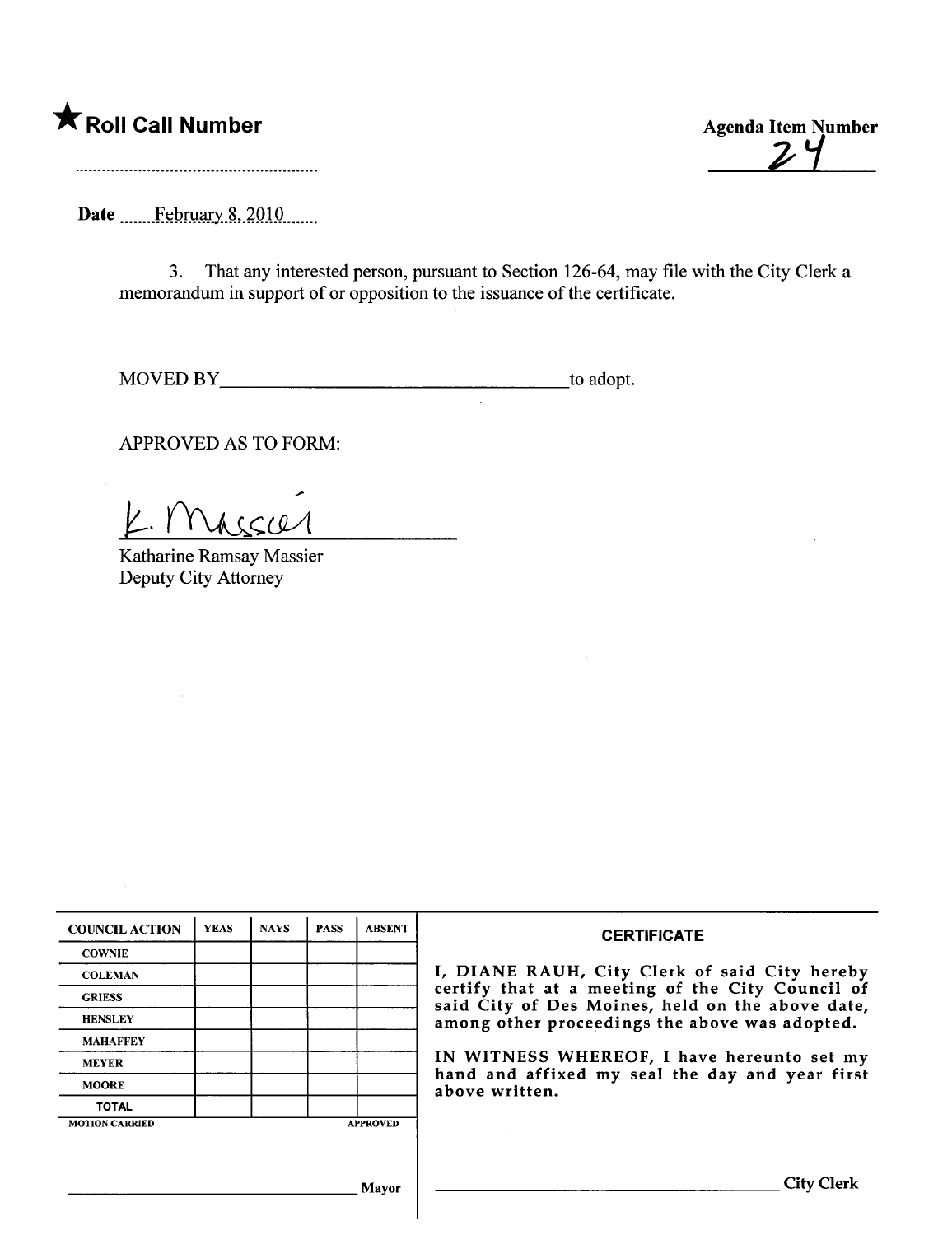#### Limousine Company Application Checklist

#### Applicant: Downtown Des Moines Marriott Hotel

Marked block w/ initials indicates that the applicant has provided documentation meeting or exceeding the requirements of the Municipal Code of the City of Des Moines.

Sec. 126-62.5. Requirements for limousine service.

Each company filing an application for a limousine certificate shall meet the following minimum requirements:



Downtown Retail / Office Core - Vehicles Stay on Site  $\mathbf{L}$ . (1) Maintain a central place of business in a location properly zoned for that business and have a telephone so that any individual may request the services of the limousine company. The business shall have a listed telephone number. If vehicle maintenance and storage is provided separately from the central office, then the vehicle maintenance/storage area must also be in a location properly zoned for such activity.



**Requirement**<br>Provide transportation of passengers in a motor vehicle from or to any point in the city only on a prearranged basis, for a minimum of one hour at an onc houf at hourly hourly rate as provided in this article. For contracted limousine service the rate of  $\mathcal{L}$ <br>rate or  $\mathcal{L}$  24 hrs minimum trip rate and prearranged time restriction do not apply. For minimum trip rate and prearranged time restriction do not apply. For •  $h$  Con fract limousine service which is booked at least 24 hours in advance, the minimum trip rate does not apply.  $\cdot \cdot \cdot$  herected



14 (3) Meet all applicable zoning ordinance regulations. See DSM 2020 Computing<br>mg Properly Zoned. Plan Map (attached).

#### Sec. 126-63. Application for certificate of public convenience and necessity.

Any person seeking a certificate shall file an application with the traffc engineer. The application shall be signed by the applicant or by an officer of the applicant and verified under oath and shall contain the following information:

Properly

 $\leftrightarrow$ n e $\alpha$  .

The name, address and age of the applicant. If the applicant is a corporation, its **Example 3** name, the address of its principal place of business, and the name and Register of Agent: address of its requistered agent. If the applicant is a partnership its name *Kegistere Heent:* address of its registered agent. If the applicant is a partnership, its name,<br>Dantel Freet the names of general and limited partners and the address of its principal the names of general and limited partners and the address of its principal place of business. If the place of business is outside the corporate limits of the city, the applicant shall provide a statement from the governing jurisdiction that the business complies with the appropriate zoning regulations, except that any person lawfully operating a limousine service at the time of adoption of this article shall not be required to provide such a statement.

 $\left( \begin{array}{cc} 1 \end{array} \right)$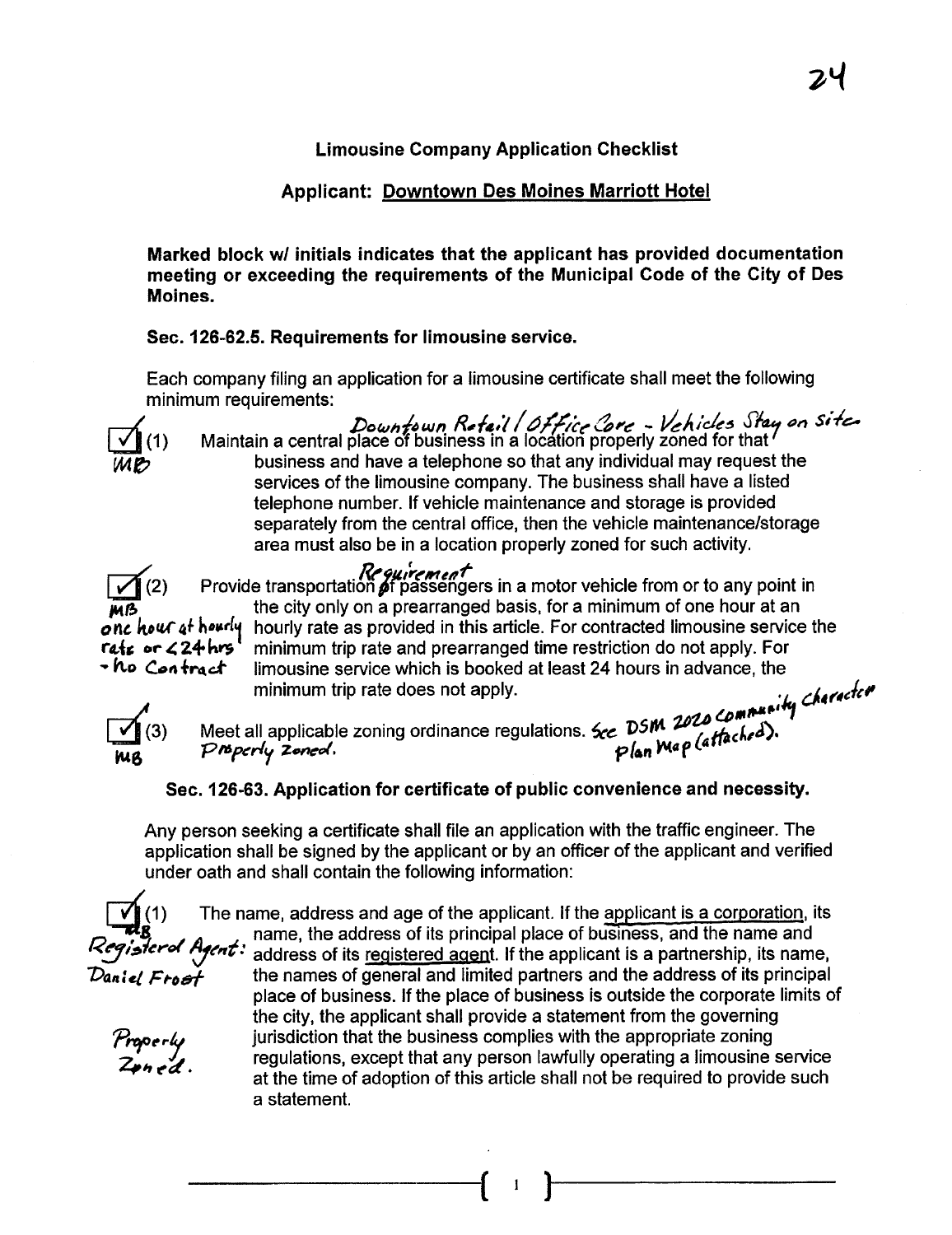#### 2 | Limousine Company Application Checklist - City of Des Moines

The financial status of the applicant, including the amounts of all unpaid<br>judgments against the applicant and the nature of the transaction or acts giving rise to the judgments. If the applicant is a firm, partnership, corporation or any other type of business entity which has been organized for less than five years, prior to the date of application, this information shall be provided for each of the shareholders, partners, officers, or other investors of the business entity. The federal tax identification number (or social security number for an individual) and state sales tax permit number shall also be provided.

The experience of the applicant in the transportation of passengers including a statement of any state or municipality where the applicant has ever been licensed to operate a taxicab or limousine service, whether such license was ever suspended or revoked and the reasons for suspension or revocation, and whether an application for a license or a renewal of a license was denied and the reasons for deniaL.



 $(3)$ 

m p

Any facts which the applicant believes tend to prove that public convenience and necessity requires the granting of a certificate.



The number of vehicles to be operated or controlled by the applicant.  $(3)$ 

 $\overline{MS}$  The location of proposed vehicle stars gives

 $\frac{1}{100}$  and the condition of the condition of the condition of the vehicle passed its most A statement of the condition of the vehicles to be operated including the age and recent safety inspection, if any. Provided - Daily safety inspections.

A statement as to whether the applicant has, within the ten years immediately **B** preceding the date of application, been convicted of, pled guilty to or<br>**Provided** stipulated to the facts of violating any criminal statute or ordinance, including traffic laws and municipal ordinances. If the applicant has been convicted, a statement as to the date and place of conviction, the nature of the offense and the punishment imposed.



The number of vehicles proposed for operation during periods of maximum demand and during periods of least demand.  $(3$  Vehicles



Where the applicant will operate its central place of business.700 Grand AVenue



The color scheme or insignia, if used, to designate the vehicles of the applicant.<br>*Marrie <del>II</del> Lege* 

Such further information as the traffic engineer may require of each applicant.

 $\left( \begin{array}{cc} 2 \end{array} \right)$ 

 $\widetilde{\mathcal{B}}$  Sec. 126-63.5. Investigation of applicant.<br>MB *Attached*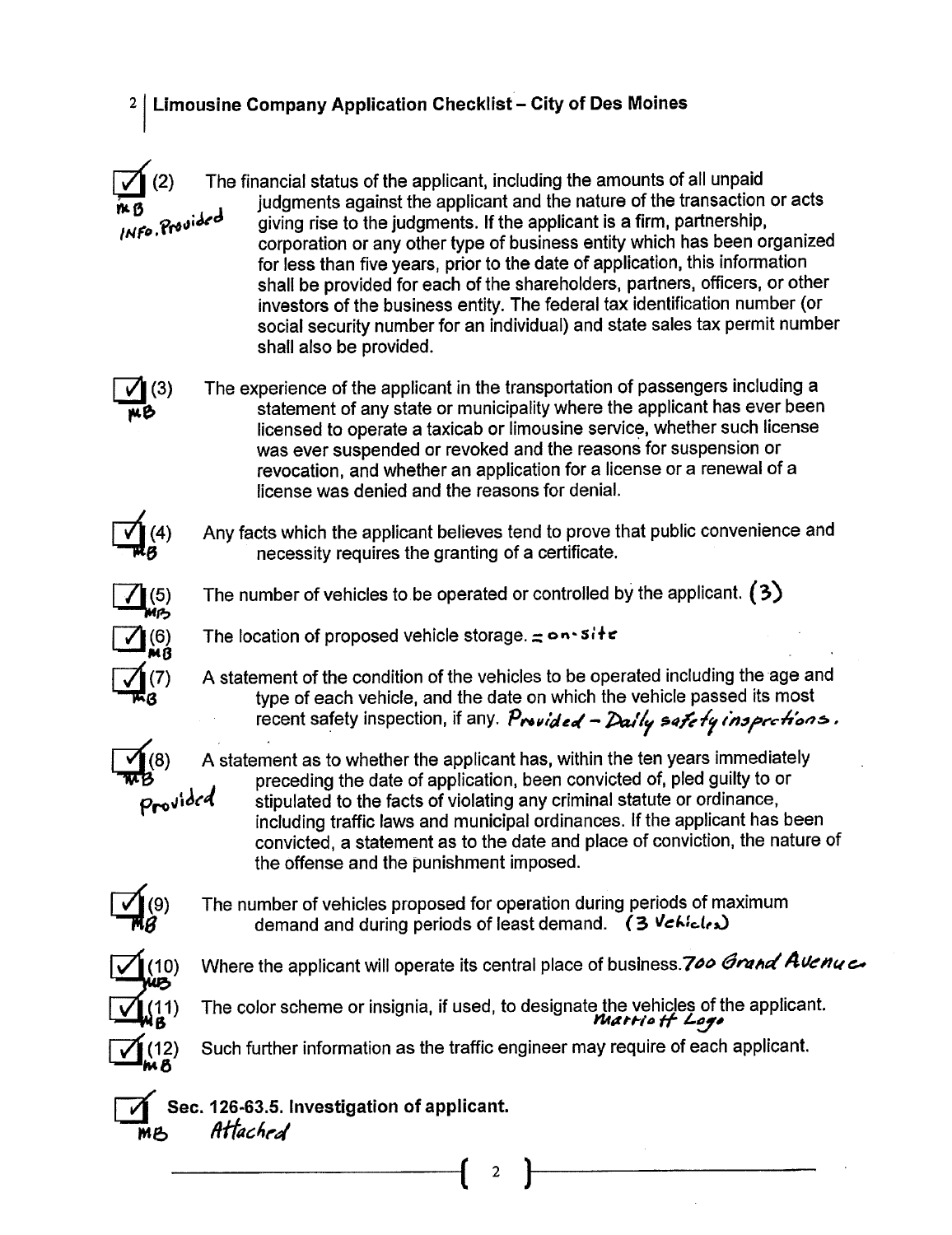#### $3$  Limousine Company Application Checklist - City of Des Moines

The police department shall review each applicant's arrest and traffc records and report the results of the investigation to the city counciL. Where the applicant is a corporation, the corporate officers' records shall be investigated; where a partnership, each partner's records shall be investigated.

#### Sec. 126-66. Liability insurance required.

- 74B  $(a)$  A certificate shall not be issued or continued in effect unless and until the owner of the limousine business furnishes to the traffic engineer for filing with the city clerk an insurance policy or certificate of insurance issued by an insurance company licensed to do business in the state, providing commercial general liabilty and automobile liabilty insurance coverage, or the equivalent thereof, for the limousine business with minimum limits of liabilty equal to any applicable limits required by the Code of Iowa, the United States Code, and/or interstate commerce commission regulation, whichever is greater. The above coverages and limits shall extend to the following on a per occurrence basis: The injury or death of any one person; the injury or death of any number of persons in one accident; damage to property in the care, custody and control of the insured but excluding property of the insured; the bodily injury or death of others resulting from negligent acts of the insured while involved in the furtherance of the limousine business.
	- (b)/ The certificate of insurance referred to in this section shall provide that the insurance policy or policies have been endorsed to provide 30 days advance written notice of cancellation, non-renewal, reduction in insurance coverage or limits and ten days written notice for nonpayment by registered mail to the traffc engineer.
	- $(c)$  The cancellation or other termination of any required insurance policy shall automatically revoke and terminate the certificate and all licenses issued for the limousine business and the vehicles covered by such insurance policy(ies), unless another policy(ies), complying with this section, shall be provided and in effect at the time of such cancellation or termination. The traffic engineer shall immediately issue written notification of the revocation of said certificate and all licenses for the limousine business and the vehicles covered by such insurance which is cancelled or terminated and shall file a copy of such notice with the city counciL.

## Sec. 126-82. Booking sheets. Attached Booking Sheet already approved by

Each holder shall maintain a daily booking sheet upon which are recorded all charters booked by the company each day, showing the date and time the adop<sup>te</sup> J<sub>ultuaria</sub>, booked by the company each day, showing the date and time the Adop<sup>te</sup> July charter was booked, the date and time of the service, place of origin and the service, place of origin and  $I_{\rm 5}$ hed<sup>t</sup> destination, number of passengers, and the amount of fare. Upon request by any  $\int_{\mathbb{R}} \rho \mathbf{e}^{i\mathbf{r} \cdot \mathbf{r}^{\prime}}$ 

 $(c, \cdot)$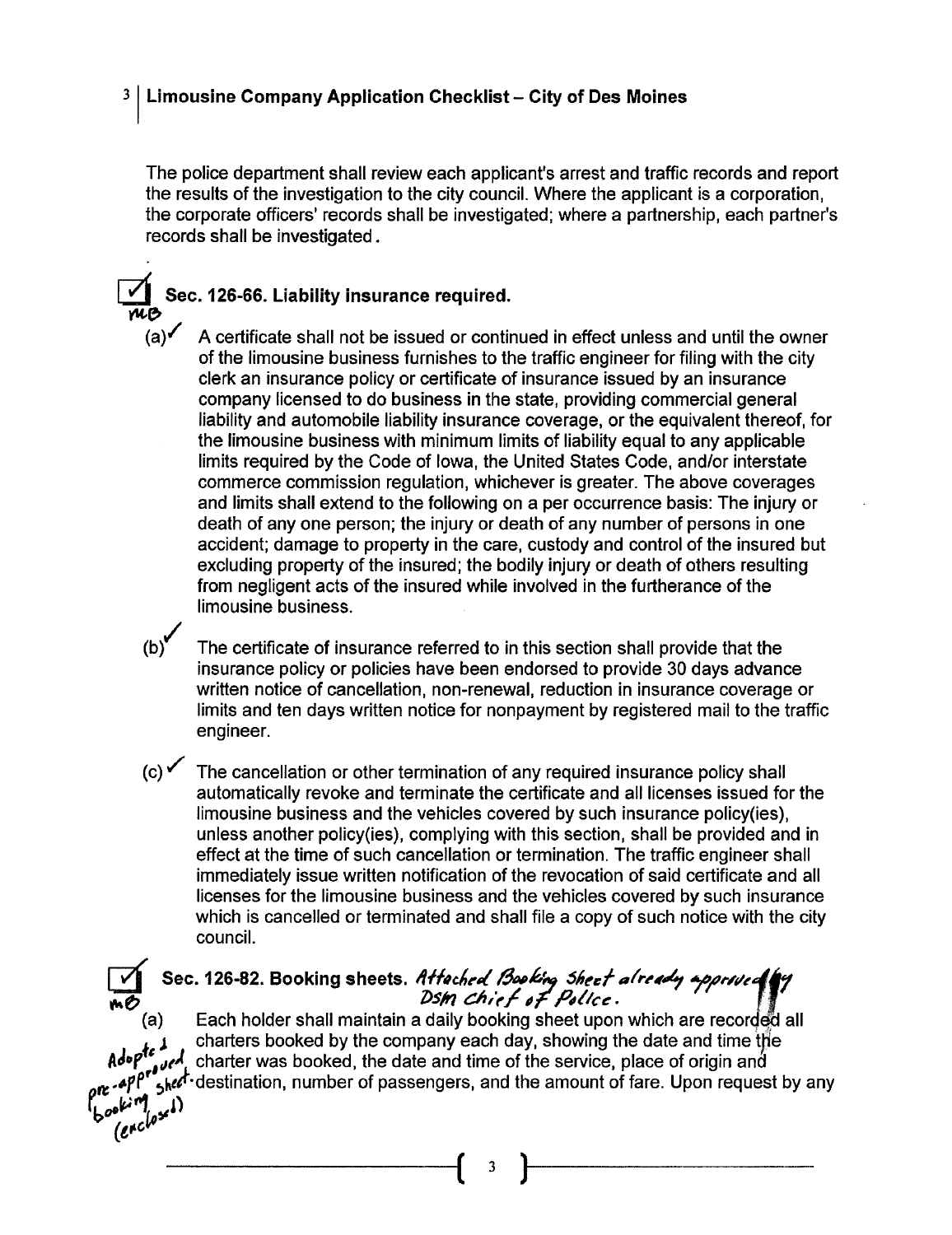#### 4 | Limousine Company Application Checklist - City of Des Moines

law enforcement officer or any city police cadet, any driver shall present the booking sheet, or a copy thereof, showing the name(s) of the passenger(s) being picked up, and if at the airport, the flight number of the arriving passenger(s).

- (b) Each holder shall retain and preserve all booking sheets in a safe place for at least one month following the date of the making of the record. Booking sheets shall be available to the chief of police or the traffic engineer.
- (c) Each holder shall submit to the traffic engineer a report by January 30 of each year summarizing the activity of the previous year. The report shall contain information on number and types of complaints received including specific information on any discrimination complaints; number of passengers carried; number of trips per vehicle; age, mileage and general condition of each vehicle; tenure and turnover of drivers' and other information as required by the traffic engineer.

# Sec. 126-62. Certificate of public convenience and necessity required.<br>Any person owning, operating or controlling a limousine as a vehicle for hire upon the

 $\kappa$ duded streets of the city or picking up any passenger for a fare within the corporate limits of the  $\kappa$ duded a situ a hall first a hire upon the security is a very final property. city, shall first obtain a certificate and the required annual limousine license from the traffic engineer. The following motor vehicles are excluded from the requirements of this article:

- (1) Motor vehicles owned and operated by hotels, motels and other boarding places, used for the purpose of transporting patrons, without fee or charge, between said hotel, motel or boarding place and the local station of a common carrier.
- (2) Ambulances and other emergency vehicles.
- (3) Funeral hearses.
- (4) Metropolitan Transit Authority buses or other commercial vehicles designed to transport 16 or more persons, including the driver, duly licensed by the state. Regulaement

Sec. 126-70. Limousine driver's license required.

Every person who operates a limousine for hire upon the streets of the city shall first obtain and shall properly display a limousine driver's license.

Sec. 126-72. Designation.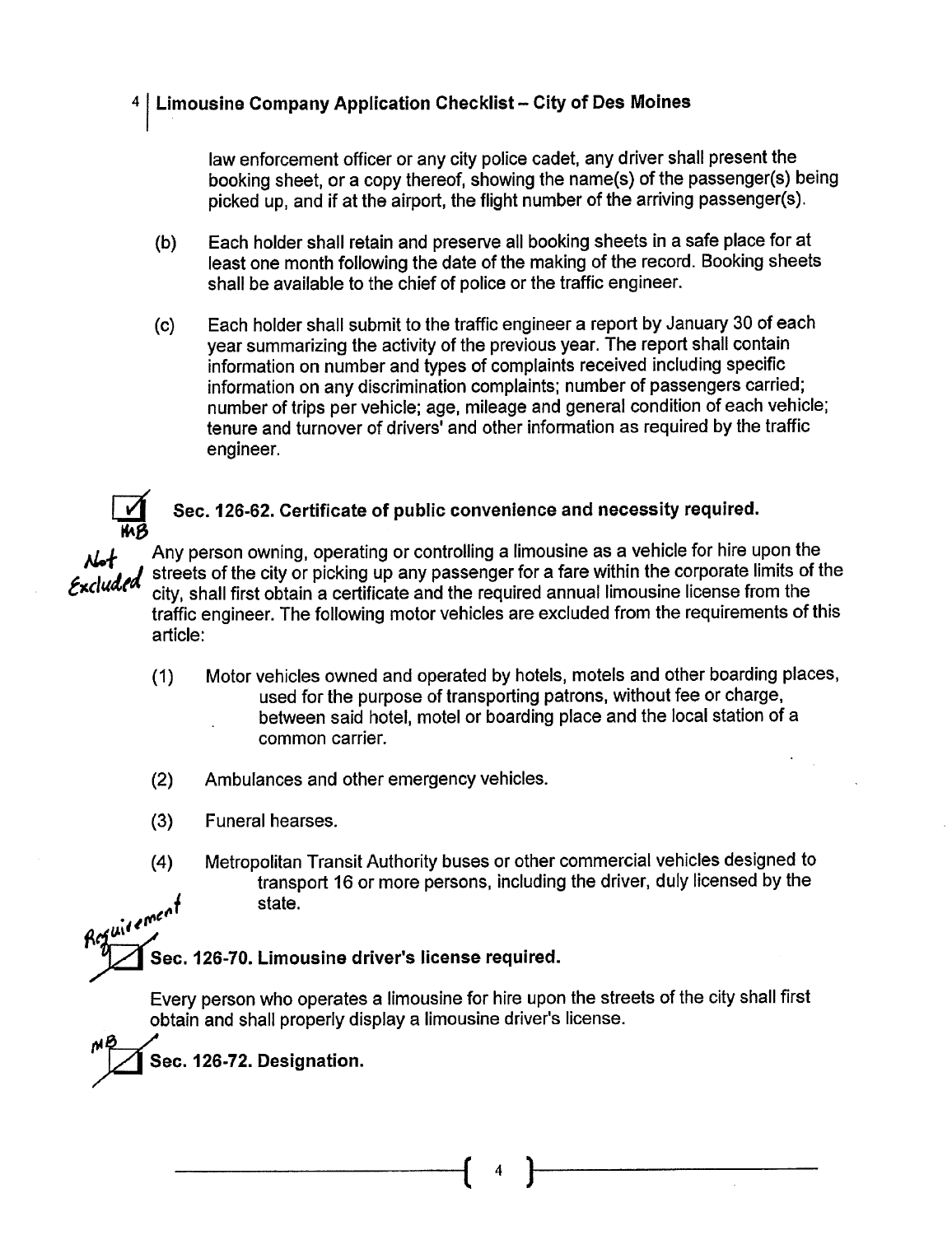#### $5$  Limousine Company Application Checklist - City of Des Moines

Each limousine may bear on the outside of the door or on the side glass on each side the name of the company and, in addition, may bear an identifying design. If an identifying name or design is used. the markings shall be painted or affixed by decal in letters or figures at least 1 1/2 inches in height. Any licensed vehicle shall not have a color scheme, identifying design, monogram, or insignia that wil conflict with or imitate any existing limousine or any official or emergency vehicle color scheme, identifying design, monogram or insignia in a manner that will mislead or deceive or defraud the public. *Inarribil Finel troje De sign on e*uen verticle

#### Sec. 126-81. Limousine service.

Limousine service may be undertaken by the holder of a certificate subject to the following conditions:

- (1) No limousine service shall be booked less than one hour prior to the service, except for contracted limousine service under a written contract or agreement on file with the traffic engineer.
- The holder shall maintain a central place of business in a location properly zoned for that business. 700 Grand Que, Des Moines, IA S0307
- If vehicle maintenance and storage is provided separately from the central office, then the vehicle maintenance/storage area must also be in a location properly zoned for such activity. N. Want. on site. Stored on-site.



 $\frac{1}{10}$ (2)

 $\prod_{\mathbf{m}\mathbf{a}}(3)$ 1M8

The holder shall have a listed telephone number.  $2+5-5=0$ 

The service must be booked at a scheduled rate on file with the traffc engineer for a minimum of one hour, even if the trip requires less than one hour, except for contracted limousine service under a written contract or agreement on file with the traffic engineer.

#### **Definitions**

Airport means the Des Moines International Airport located in southwest Des Moines on Fleur Drive between McKinley Avenue and Army Post Road.

Aviation director means the director of the airport or an authorized representative.

Booking means an agreement between a limousine company and a passenger, or group of passengers, for limousine service at a specified time not less than one hour after the acceptance of such agreement.

Booking sheet means a record prepared by a limousine company of all charters booked by the company showing the date and time the charter was booked, the date and time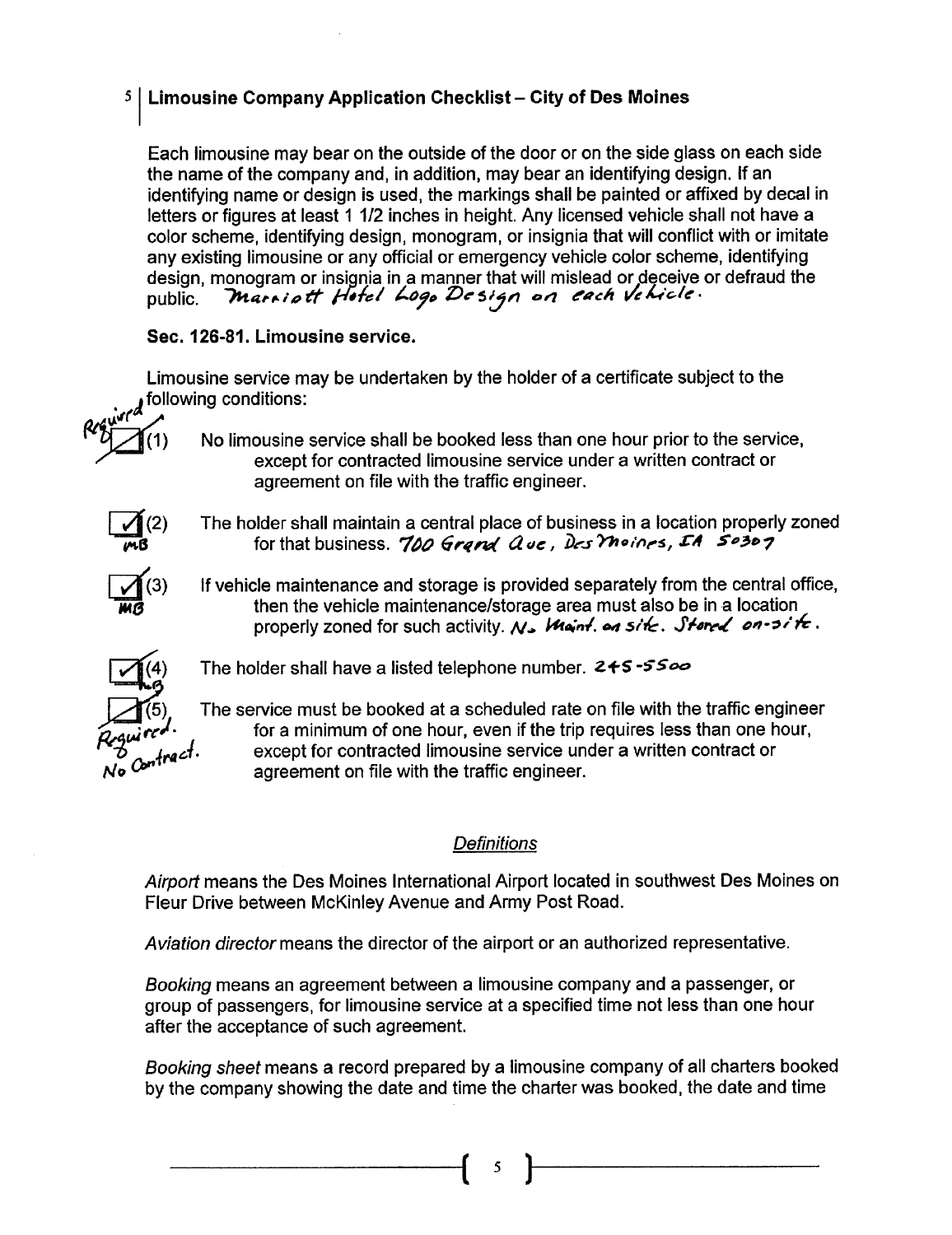#### $6$  Limousine Company Application Checklist - City of Des Moines

of the service, place of origin and destination, number of passengers, and the amount of fare. If service is provided at the airport, the booking sheet shall also include the name(s) of the passenger(s) being picked up and the flight number of the arriving passenger(s).

Certificate means a certificate of public convenience and necessity issued by the city council authorizing the holder to conduct a limousine service in the city.

City clerk means the city clerk or an authorized representative.

Contracted limousine service means a written agreement or contract with a business, for a period of not less than 180 days duration, for limousine service.

Finance director means the finance director of the city or an authorized representative.

Holder means a person to whom a certificate of public convenience and necessity has been issued.

Limousine means a motor vehicle engaged in the transportation of passengers for hire in limousine service.

Limousine license means the license granted annually to a person who holds a certificate to conduct a limousine service in the city. .

Limousine service means transportation of passengers in a motor vehicle from or to any point in the city on a prearranged basis, for a minimum of one hour at an hourly rate.

Rate card means a card issued by the holder which contains the rates of fare then in force.

Solicit means to invite another, either by word or deed, to be a passenger in a vehicle for hire. Such deeds may include, but are not limited to, parking in any area where prospective passengers might be found without a booking sheet listing a specific passenger to be picked up.

Traffic Engineer means the city traffic engineer of the city or an authorized representative.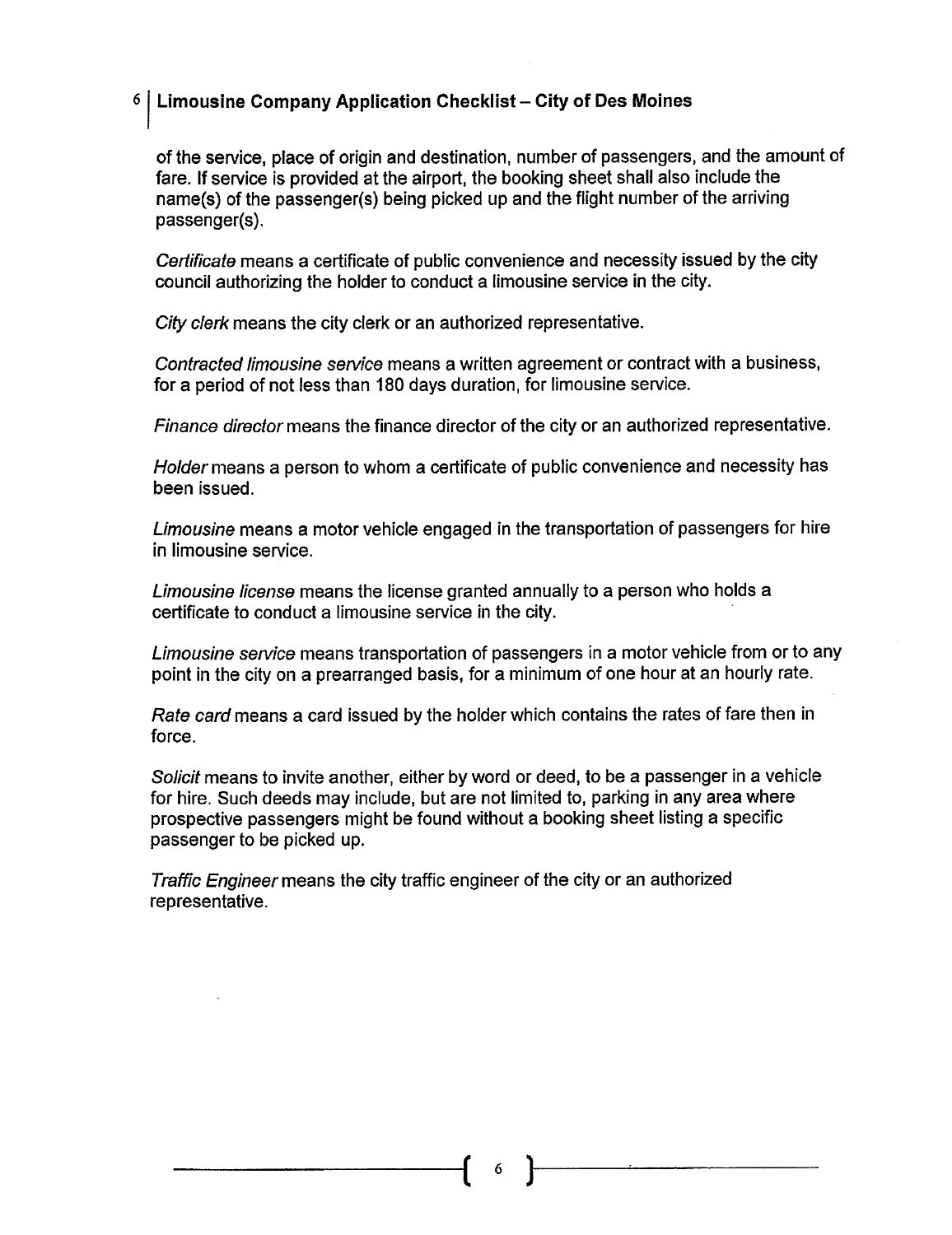The Des Moines Downtown Marriott Hotel formally submits this application to obtain a limousine license from the city of Des Moines.

The Marriott operates at a central location within the city and is properly zoned for this business. The Hotel has a local listed telephone number.

The Des Moines Marriott hotel is able to provide transportation of passengers in a motor vehicle from or to any point in the city for a prearranged basis.

The Des Moines Marriott hotel meets all applicable zoning ordinance regulations.

Name and address of applicant: The Des Moines Downtown Marriott Hotel Contact agent for the corporation: Daniel Frost 700 Grand Ave. Des Moines Iowa, 50309

The financial status of the applicant including the amounts of all unpaid judgments: The Hotel has a very strong economic value in the city of Des Moines. The financial status is very good. No unpaid judgments.

The experience of the applicant in the transportation of passengers: The applicant has been providing outstanding transportation services since Jan 1981.

Any facts which the applicant believes tend to prove that public convenience and necessity requires the granting of a certificate.

The Des Moines Maniott hotel provides a convenient, reliable and safe mode of transportation.

The number of vehicles to be operated or controlled by the applicant: The applicant has a total of three vehicles.

The location of proposed vehicle storage: The Marriott hotel Front drive 700 Grand Ave. Des Moines Iowa, 50309

A statement of the condition of the vehicles to be operated including the age and type of each vehicle, and the date on which the vehicle passed its most recent safety inspection: All vehicles are in good condition.

- I. 2003 Ford Econoline E350 super duty 15 passenger
- 2. 2006 Ford Econoline E350 super duty 15 passenger
- 3. 2010 Ford Econoline E350 super duty 15 passenger

Safety inspections are completed on a daily basis. December 4, 2009 – safety inspection completed.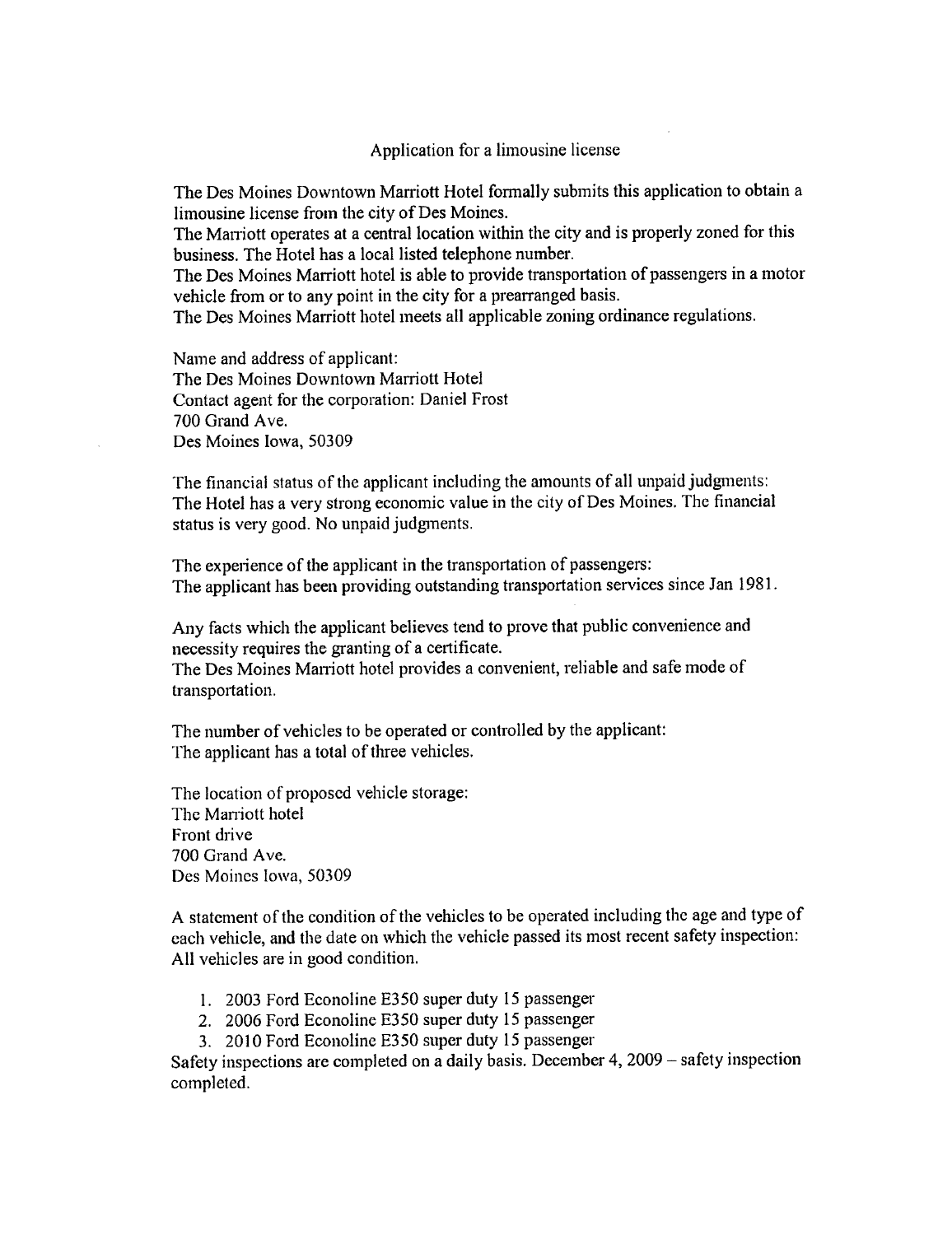Daniel Frost has not been convicted of, nor pled guilty to a criminal statute or ordinance.

The number of vehicles proposed for operation: Three vehicles

Where the applicant will operate its central place of business: The Marriott Hotel 700 Grand Ave. Des Moines Iowa, 50309

The color scheme or insignia Red and white with a red insignia on all sides of the vehicles

Such further information as the traffic engineer may require of each applicant: All associates employed for the Des Moines Marriott Transportation services are licensed with a CDL class C license, with passenger endorsement. Motor vehicle reports are generated every six months and kept on file at the hotel. All associates are uniformed and display a professional image. Vehicle safety inspections are conducted twicc daily. Marriott's commitment of excellence for our customers is our number one priority. Our goal is to meet compliance of the transportation authority for the city of Des Moines.

 $Q_{0}$   $Q_{1}$   $Q_{2}$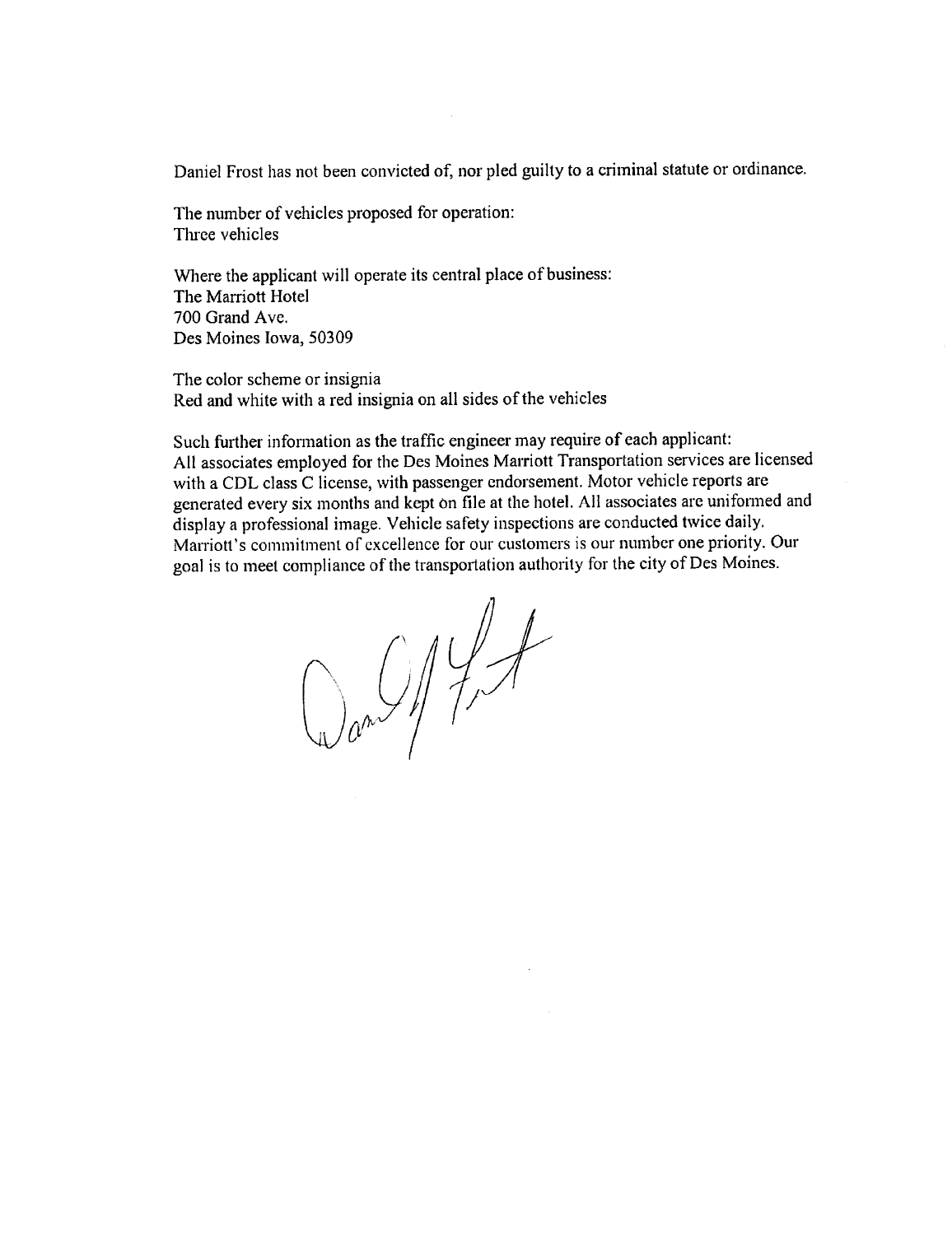TO: SPO Mike West Traffic Unit. DMPD

FROM: Michael R. Berry Engineering Department **Traffic & Transportation Division** 

SUBJECT: Investigation Requirement; Sec.126-184

SPO Mike West,

As an attachment to this document I am enclosing a copy of the Downtown Des Moines Marriott Hotel's application for Certificate of Public Necessity to operate a Limousine Company.

The Des Moines Marriott corporate officer responsible is Daniel Frost.

As indicated, the Downtown Des Moines Marriott is applying for a Certificate of Public Necessity to operate a Limousine Company within the corporate limits of the City of the City of Des Moines.

As a part of that process "The police department shall review each applicants arrest and traffic records and report the results of the investigation to the City CounciL."

In the past, I have provided a report to this effect, sent to me from the Des Moines Police Department, for inclusion with the Council packet provided to the City Council for consideration.

Please review that attached documents. If you require more information, please advise. I believe all of the company contact information for Daniel Frost is a part of the packet. This company request is somewhat unique in that Mr. Frost is not a company driver, nor requesting to become one.

There is no specific format for the report that is provided to Council, with this information. In the past it has merely been a one page statement to the effect that the applicant met (or did not meet) the requirements of this section of the municipal code.

Thanks,

Michael R. Bury

Michael R. Berry Traffic Facilties Administrator

Encl.



ENGINEERING DEPARTMENT TRAFIC & TRANSPORTATION **DIVISION** 600 E, COURT AVENUE, Suile #200 DES MOINES. IOWA 5030 (515) 283-4973 FAX (515) 237-1640

> ALL-AMERICA CITY 1949,1976.1981 2003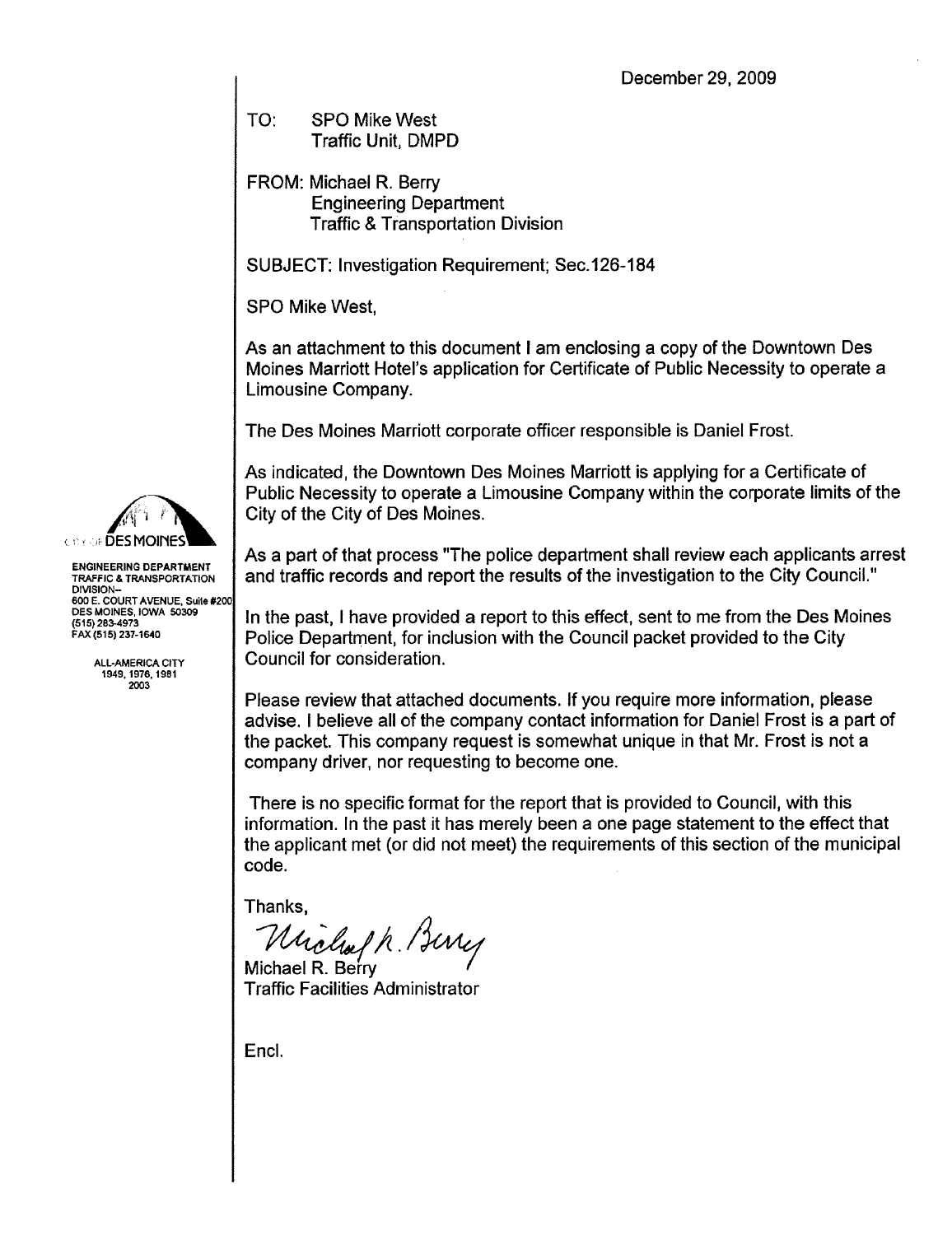| From:    | West, Mike D.                     |
|----------|-----------------------------------|
| Sent:    | Tuesday, January 26, 2010 5:41 PM |
| To:      | Berry, Mike R.                    |
| Subject: | <b>Marriot Limousine License</b>  |

| To: | Michael Berry                                |
|-----|----------------------------------------------|
|     | <b>Engineering Department</b>                |
|     | <b>Traffic &amp; Transportation Division</b> |
|     |                                              |

From: Michael West Senior Police Officer Traffic Unit, DMPD

Mr. Berry,

I have reviewed all the information provided by Des Moines Marriott Hotel to your office. When reviewing the information I have found no reason to deny Des Moines Marriott Hotels application. They have provided accurate information on how they wil operate the service. With qualified drivers it is my opinion that they will provide a professional service to the City of Des Moines.

1

Thanks, Michael West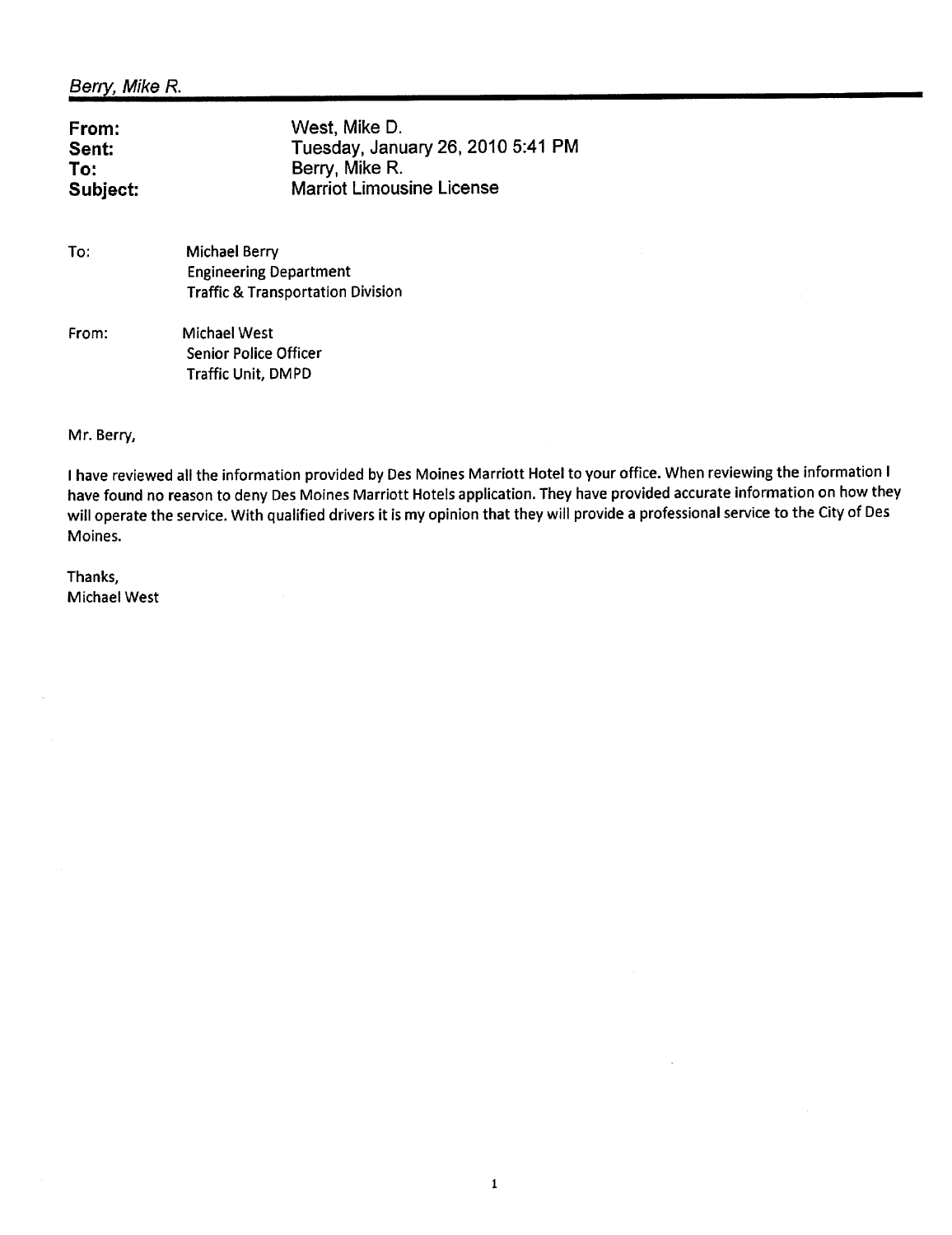|                                                                                                                                                                    |                                     | ACORD                                                                                                                                                                                                                                                                                                                                                                                                                                                                                |                                                                                                                                                                                                                                         |                                                            |                                                                                                                                                                                                                      |                                                                   | DATE (MM/DD/YYYY) |                        |
|--------------------------------------------------------------------------------------------------------------------------------------------------------------------|-------------------------------------|--------------------------------------------------------------------------------------------------------------------------------------------------------------------------------------------------------------------------------------------------------------------------------------------------------------------------------------------------------------------------------------------------------------------------------------------------------------------------------------|-----------------------------------------------------------------------------------------------------------------------------------------------------------------------------------------------------------------------------------------|------------------------------------------------------------|----------------------------------------------------------------------------------------------------------------------------------------------------------------------------------------------------------------------|-------------------------------------------------------------------|-------------------|------------------------|
| <b>CERTIFICATE OF LIABILITY INSURANCE</b><br><b>PRODUCER</b><br><b>Beecher Carlson Insurance Services</b><br>2002 Summit Boulevard, Suite 900<br>Atlanta, GA 30319 |                                     |                                                                                                                                                                                                                                                                                                                                                                                                                                                                                      |                                                                                                                                                                                                                                         |                                                            | THIS CERTIFICATE IS ISSUED AS A MATTER OF INFORMATION<br>ONLY AND CONFERS NO RIGHTS UPON THE CERTIFICATE<br>HOLDER. THIS CERTIFICATE DOES NOT AMEND, EXTEND OR<br>ALTER THE COVERAGE AFFORDED BY THE POLICIES BELOW. | 1/21/2010                                                         |                   |                        |
|                                                                                                                                                                    | 678-539-4800                        |                                                                                                                                                                                                                                                                                                                                                                                                                                                                                      |                                                                                                                                                                                                                                         |                                                            |                                                                                                                                                                                                                      |                                                                   | <b>NAIC#</b>      |                        |
|                                                                                                                                                                    | <b>INSURED</b>                      | www.beechercarlson.com<br>Marriott International, Inc. & Subsidiaries                                                                                                                                                                                                                                                                                                                                                                                                                |                                                                                                                                                                                                                                         |                                                            | INSURERS AFFORDING COVERAGE<br>INSURER A: National Union Fire Ins Co of Pittsburgh, PA                                                                                                                               |                                                                   |                   |                        |
| Attn: Risk Management Dept. 52/924.36 (Insurance)                                                                                                                  |                                     |                                                                                                                                                                                                                                                                                                                                                                                                                                                                                      | INSURER B: New Hampshire Insurance Co.                                                                                                                                                                                                  | 23841                                                      |                                                                                                                                                                                                                      |                                                                   |                   |                        |
|                                                                                                                                                                    | 301-380-5685<br>10400 Fernwood Road |                                                                                                                                                                                                                                                                                                                                                                                                                                                                                      |                                                                                                                                                                                                                                         | INSURER C: The Insurance Company of the State of PA        | 19429<br>20699                                                                                                                                                                                                       |                                                                   |                   |                        |
|                                                                                                                                                                    |                                     | Bethesda MD 20817                                                                                                                                                                                                                                                                                                                                                                                                                                                                    |                                                                                                                                                                                                                                         |                                                            | INSURER D: Ace Property & Casualty Insurance Co.                                                                                                                                                                     |                                                                   | 19437             |                        |
|                                                                                                                                                                    |                                     | <b>COVERAGES</b>                                                                                                                                                                                                                                                                                                                                                                                                                                                                     |                                                                                                                                                                                                                                         |                                                            | INSURER E: Lexington Insurance Company                                                                                                                                                                               |                                                                   |                   |                        |
|                                                                                                                                                                    |                                     | THE POLICIES OF INSURANCE LISTED BELOW HAVE BEEN ISSUED TO THE INSURED NAMED ABOVE FOR THE POLICY PERIOD INDICATED. NOTWITHSTANDING<br>ANY REQUIREMENT, TERM OR CONDITION OF ANY CONTRACT OR OTHER DOCUMENT WITH RESPECT TO WHICH THIS CERTIFICATE MAY BE ISSUED OR<br>MAY PERTAIN, THE INSURANCE AFFORDED BY THE POLICIES DESCRIBED HEREIN IS SUBJECT TO ALL THE TERMS, EXCLUSIONS AND CONDITIONS OF SUCH<br>POLICIES. AGGREGATE LIMITS SHOWN MAY HAVE BEEN REDUCED BY PAID CLAIMS. |                                                                                                                                                                                                                                         |                                                            |                                                                                                                                                                                                                      |                                                                   |                   |                        |
|                                                                                                                                                                    | INSR ADD'L                          | <b>TYPE OF INSURANCE</b>                                                                                                                                                                                                                                                                                                                                                                                                                                                             | POLICY NUMBER                                                                                                                                                                                                                           |                                                            | POLICY EFFECTIVE POLICY EXPIRATION<br>DATE (MM/DD/YYYY) DATE (MM/DD/YYYY)                                                                                                                                            | <b>LIMITS</b>                                                     |                   |                        |
| Ε                                                                                                                                                                  |                                     | <b>GENERAL LIABILITY</b>                                                                                                                                                                                                                                                                                                                                                                                                                                                             | GL 093-96-40                                                                                                                                                                                                                            | 10/1/2009                                                  | 10/1/2010                                                                                                                                                                                                            | <b>EACH OCCURRENCE</b><br><b>DAMAGE TO RENTED</b>                 | s<br>s.           | 2,500,000<br>2.500.000 |
|                                                                                                                                                                    |                                     | J<br>COMMERCIAL GENERAL LIABILITY<br>CLAIMS MADE V<br>l occur                                                                                                                                                                                                                                                                                                                                                                                                                        |                                                                                                                                                                                                                                         |                                                            |                                                                                                                                                                                                                      | PREMISES (Ea occurrence)<br>MED EXP (Any one person)              | s                 |                        |
|                                                                                                                                                                    |                                     | Liquor Liability<br>✔                                                                                                                                                                                                                                                                                                                                                                                                                                                                |                                                                                                                                                                                                                                         |                                                            |                                                                                                                                                                                                                      | PERSONAL & ADV INJURY                                             | \$                | 2,500,000              |
|                                                                                                                                                                    |                                     | \$500,000 SIR                                                                                                                                                                                                                                                                                                                                                                                                                                                                        |                                                                                                                                                                                                                                         |                                                            |                                                                                                                                                                                                                      | GENERAL AGGREGATE                                                 | s                 | 5,000,000              |
|                                                                                                                                                                    |                                     | GEN'L AGGREGATE LIMIT APPLIES PER:<br>PRO-<br>JECT                                                                                                                                                                                                                                                                                                                                                                                                                                   |                                                                                                                                                                                                                                         |                                                            |                                                                                                                                                                                                                      | PRODUCTS - COMP/OP AGG                                            | s                 | 3,000,000              |
| Α                                                                                                                                                                  |                                     | LOC<br><b>POLICY</b><br><b>AUTOMOBILE LIABILITY</b><br>ANY AUTO                                                                                                                                                                                                                                                                                                                                                                                                                      | CA 093-63-21 AOS<br>CA 093-63-22 VA                                                                                                                                                                                                     | 10/1/2009                                                  | 10/1/2010                                                                                                                                                                                                            | <b>COMBINED SINGLE LIMIT</b><br>(Ea accident)                     | s                 | 2.000.000              |
|                                                                                                                                                                    |                                     | ALL OWNED AUTOS                                                                                                                                                                                                                                                                                                                                                                                                                                                                      |                                                                                                                                                                                                                                         |                                                            |                                                                                                                                                                                                                      | <b>BODILY INJURY</b><br>(Per person)                              | s                 |                        |
| в                                                                                                                                                                  |                                     | <b>SCHEDULED AUTOS</b><br><b>HIRED AUTOS</b><br>NON-OWNED AUTOS                                                                                                                                                                                                                                                                                                                                                                                                                      | CA 093-63-23 MA                                                                                                                                                                                                                         |                                                            |                                                                                                                                                                                                                      | <b>BODILY INJURY</b><br>(Per accident)                            | \$                |                        |
|                                                                                                                                                                    |                                     | <b>GKLL - See Attached</b>                                                                                                                                                                                                                                                                                                                                                                                                                                                           |                                                                                                                                                                                                                                         |                                                            |                                                                                                                                                                                                                      | PROPERTY DAMAGE<br>(Per accident)                                 | s                 |                        |
|                                                                                                                                                                    |                                     | <b>GARAGE LIABILITY</b>                                                                                                                                                                                                                                                                                                                                                                                                                                                              |                                                                                                                                                                                                                                         |                                                            |                                                                                                                                                                                                                      | AUTO ONLY - EA ACCIDENT                                           | s                 |                        |
|                                                                                                                                                                    |                                     | ANY AUTO                                                                                                                                                                                                                                                                                                                                                                                                                                                                             |                                                                                                                                                                                                                                         |                                                            |                                                                                                                                                                                                                      | EA ACC<br>OTHER THAN<br>AUTO ONLY:<br>AGG                         | s<br>s            |                        |
| D                                                                                                                                                                  |                                     | EXCESS / UMBRELLA LIABILITY                                                                                                                                                                                                                                                                                                                                                                                                                                                          | XOO G24874084                                                                                                                                                                                                                           | 10/1/2009                                                  | 10/1/2010                                                                                                                                                                                                            | <b>EACH OCCURRENCE</b>                                            | 25,000,000<br>s   |                        |
|                                                                                                                                                                    |                                     | ✔<br>OCCUR<br><b>CLAIMS MADE</b>                                                                                                                                                                                                                                                                                                                                                                                                                                                     |                                                                                                                                                                                                                                         |                                                            |                                                                                                                                                                                                                      | <b>AGGREGATE</b>                                                  | 100,000,000<br>s  |                        |
|                                                                                                                                                                    |                                     | <b>DEDUCTIBLE</b>                                                                                                                                                                                                                                                                                                                                                                                                                                                                    |                                                                                                                                                                                                                                         |                                                            |                                                                                                                                                                                                                      | Per Loc Agg                                                       | s<br>S            | 25,000,000]            |
|                                                                                                                                                                    |                                     | <b>RETENTION</b><br>s                                                                                                                                                                                                                                                                                                                                                                                                                                                                |                                                                                                                                                                                                                                         |                                                            |                                                                                                                                                                                                                      |                                                                   | s                 |                        |
| в                                                                                                                                                                  |                                     | <b>WORKERS COMPENSATION</b><br>AND EMPLOYERS' LIABILITY                                                                                                                                                                                                                                                                                                                                                                                                                              | WC4288966 TX                                                                                                                                                                                                                            | 10/1/2009                                                  | 10/1/2010                                                                                                                                                                                                            | 이 <del>가</del><br>WC STATU-<br>TORY LIMITS                        |                   |                        |
| В<br>c                                                                                                                                                             |                                     | Y/N<br>ANY PROPRIETOR/PARTNER/EXECUTIVE<br>N<br>OFFICER/MEMBER EXCLUDED?                                                                                                                                                                                                                                                                                                                                                                                                             | WC4288967 CO UT WI WY<br>WC4288964 MA                                                                                                                                                                                                   |                                                            |                                                                                                                                                                                                                      | E.L. EACH ACCIDENT                                                | s                 | 3.000,000              |
|                                                                                                                                                                    |                                     | (Mandatory in NH)<br>if yes, describe under<br>SPECIAL PROVISIONS below                                                                                                                                                                                                                                                                                                                                                                                                              |                                                                                                                                                                                                                                         |                                                            |                                                                                                                                                                                                                      | E.L. DISEASE - EA EMPLOYEE \$<br>E.L. DISEASE - POLICY LIMIT   \$ |                   | 3.000.000<br>3,000,000 |
|                                                                                                                                                                    | <b>OTHER</b>                        | <b>Workers Compensation</b>                                                                                                                                                                                                                                                                                                                                                                                                                                                          |                                                                                                                                                                                                                                         | 10/1/2009                                                  | 10/1/2010                                                                                                                                                                                                            | See Attachment for Additional<br><b>Policies</b>                  |                   |                        |
|                                                                                                                                                                    |                                     | DESCRIPTION OF OPERATIONS / LOCATIONS / VEHICLES / EXCLUSIONS ADDED BY ENDORSEMENT / SPECIAL PROVISIONS<br>DES MOINES MARRIOTT 700 GRAND AVE DES MOINES IA 50309<br>Evidence of Insurance                                                                                                                                                                                                                                                                                            |                                                                                                                                                                                                                                         | <b>ID:33755</b>                                            |                                                                                                                                                                                                                      |                                                                   |                   |                        |
|                                                                                                                                                                    |                                     | <b>CERTIFICATE HOLDER</b>                                                                                                                                                                                                                                                                                                                                                                                                                                                            |                                                                                                                                                                                                                                         | <b>CANCELLATION</b>                                        |                                                                                                                                                                                                                      |                                                                   |                   |                        |
| City of Des Moines<br><b>Traffic Engineer</b><br>600 E. Court, Suite 200A<br>Des Moines IA 50309                                                                   |                                     |                                                                                                                                                                                                                                                                                                                                                                                                                                                                                      | SHOULD ANY OF THE ABOVE DESCRIBED POLICIES BE CANCELLED BEFORE THE EXPIRATION<br>DATE THEREOF, THE ISSUING INSURER WILL DOOCX308X30 MAIL 60 DAYS WRITTEN<br>NOTICE TO THE CERTIFICATE HOLDER NAMED TO THE LEFT, BUDEXICIOECOOGOSOSHXOLX |                                                            |                                                                                                                                                                                                                      |                                                                   |                   |                        |
|                                                                                                                                                                    |                                     |                                                                                                                                                                                                                                                                                                                                                                                                                                                                                      |                                                                                                                                                                                                                                         | <b>AUTHORIZED REPRESENTATIVE</b><br>(ATL) Robert W. Hessel |                                                                                                                                                                                                                      | Theone                                                            |                   |                        |
|                                                                                                                                                                    |                                     | ACORD 25 (2009/01)                                                                                                                                                                                                                                                                                                                                                                                                                                                                   |                                                                                                                                                                                                                                         |                                                            |                                                                                                                                                                                                                      | @ 1988-2009 ACORD CORPORATION. All rights reserved.               |                   |                        |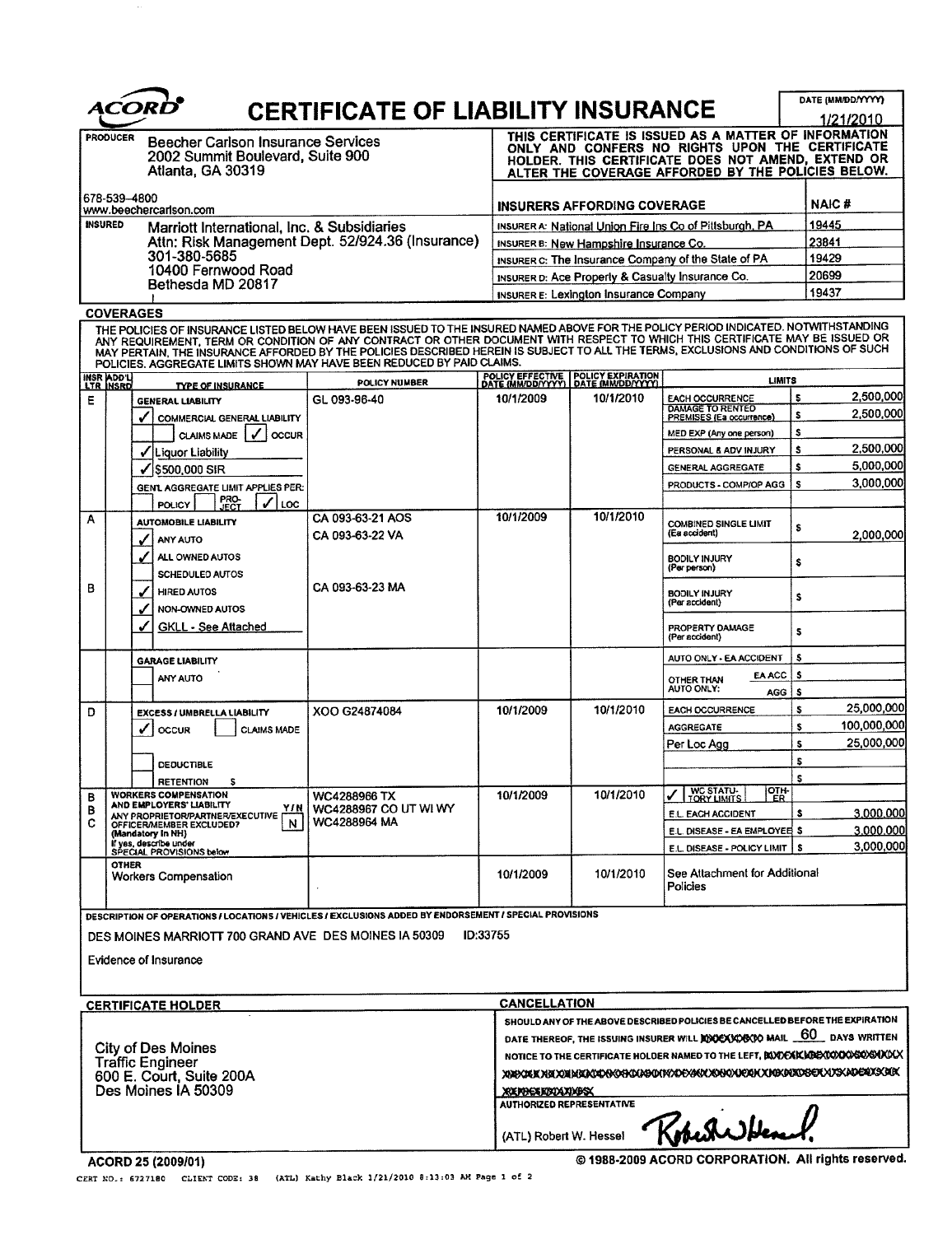#### 1/21/2010

#### ATTACHMENT TO MARRIOTT INTERNATIONAl,INC. CERTIFICATE OF INSURANCE

#### Additional Policies - Effective 10.1.2009 to 10.1.2010

| <b>TYPE/STATES COVERED</b>                                                                                                                                                                             | <b>CARRIER</b>                                                              | POLICY NO.    | <b>COVERAGES</b>                                                                                                                                                                                                                                                                             |
|--------------------------------------------------------------------------------------------------------------------------------------------------------------------------------------------------------|-----------------------------------------------------------------------------|---------------|----------------------------------------------------------------------------------------------------------------------------------------------------------------------------------------------------------------------------------------------------------------------------------------------|
|                                                                                                                                                                                                        |                                                                             |               |                                                                                                                                                                                                                                                                                              |
| <b>WORKERS</b><br><b>COMPENSATION</b>                                                                                                                                                                  |                                                                             |               |                                                                                                                                                                                                                                                                                              |
| <b>SELF-INSURED SPECIFIC</b><br><b>EXCESS POLICY</b><br>AL, AR, AZ, CA, CT, DC,<br>DE, FL, GA, HI, IA, IL, IN,<br>KY, LA, MD, MI, MO, NH,<br>NJ, NM, NV, NY, OH, OK,<br>OR, PA, RI, SC, TN, WA,<br>wv. | <b>National Union Fire</b><br><b>Insurance Company</b><br>of Pittsburgh, PA | XWC 089-90-40 | W.C. Statutory each EE for Disease<br>W.C. Statutory each Accident<br><b>Employers Liability:</b><br>\$2,500,000 - Each Accident<br>\$2,500,000 - Each Employee/Disease<br>\$2,500,000 - Aggregate/Disease<br>\$500,000 - Self Insured Retention                                             |
| AK, ID, KS, ME, MN, MO,<br>MS, MT, NE, VA                                                                                                                                                              | <b>New Hampshire</b><br>Insurance Company                                   | WC 428-89-65  | <b>Statutory Workers' Compensation</b><br>Employers' Liability:<br>\$3,000,000 - Each Accident<br>\$3,000,000 - Each Employee/Disease<br>\$3,000,000 - Aggregate/Disease                                                                                                                     |
| <b>NORTH CAROLINA</b><br>Self Insured –<br>Specific/Agg Excess<br>Policy - Workers'<br>Compensation and<br><b>Employer's Liability</b>                                                                 | National Union Fire<br>Insurance of<br>Pittsburgh, PA                       | XWC 089-90-41 | <b>Statutory - Workers' Compensation</b><br><b>Employers Liability:</b><br>\$2,500,000 - Each Accident<br>\$2,500,000 - Each Employee/Disease<br>\$2,500,000 - Aggregate/Disease<br>\$10,000,000 - Aggregate Excess<br>\$5,000,000 - Aggregate Retention<br>500,000 - Self Insured Retention |
| <b>GENERAL LIABILITY</b>                                                                                                                                                                               |                                                                             |               |                                                                                                                                                                                                                                                                                              |
| <b>TEXAS</b><br>Non Subscriber                                                                                                                                                                         | <b>Illinois National</b><br>Insurance Company                               | GL 093-96-39  | (a) Associate Injury Benefit Plan per<br>Plan Benefits<br>(b) Employers' Liability:<br>\$2,000,000 - Each Accident<br>\$2,000,000 - Each Employee/Disease<br>\$2,000,000 - Aggregate/Disease<br>\$1,000,000 - Retention                                                                      |
| <b>USVI</b>                                                                                                                                                                                            | American<br>International<br>Insurance Co. of<br>Puerto Rico                | 005-1001124   | \$3,000,000 Each Occurrence<br>\$3,000,000 Damage to Rented<br>Premises<br>\$3,000,000 Personal & Adv Injury<br>\$5,000,000 General Aggregate<br>\$3,000,000 Products                                                                                                                        |
| <b>AUTO LIABILITY</b>                                                                                                                                                                                  |                                                                             |               |                                                                                                                                                                                                                                                                                              |
| <b>All Other States Excluding</b><br>MA.                                                                                                                                                               | <b>National Union Fire</b><br>Ins. Co. of Pittsburgh,<br>PA                 | CA 093-63-24  | Garagekeepers Legal Liability Only<br>\$3,000,000 Limit                                                                                                                                                                                                                                      |
| <b>GKLL MA</b>                                                                                                                                                                                         | New Hampshire<br>Insurance Co.                                              | CA 093-63-23  | <b>Garagekeepers Legal Liability</b><br>\$3,000,000 Limit                                                                                                                                                                                                                                    |
| <b>USVI</b>                                                                                                                                                                                            | American<br>International Ins. Co.<br>of Puerto Rico                        | 201-1001544   | Automobile Liability: \$2,000,000 Limit &<br>Garagekeepers Legal Liability:<br>\$3,000,000 Limit                                                                                                                                                                                             |

 $\bar{\omega}$